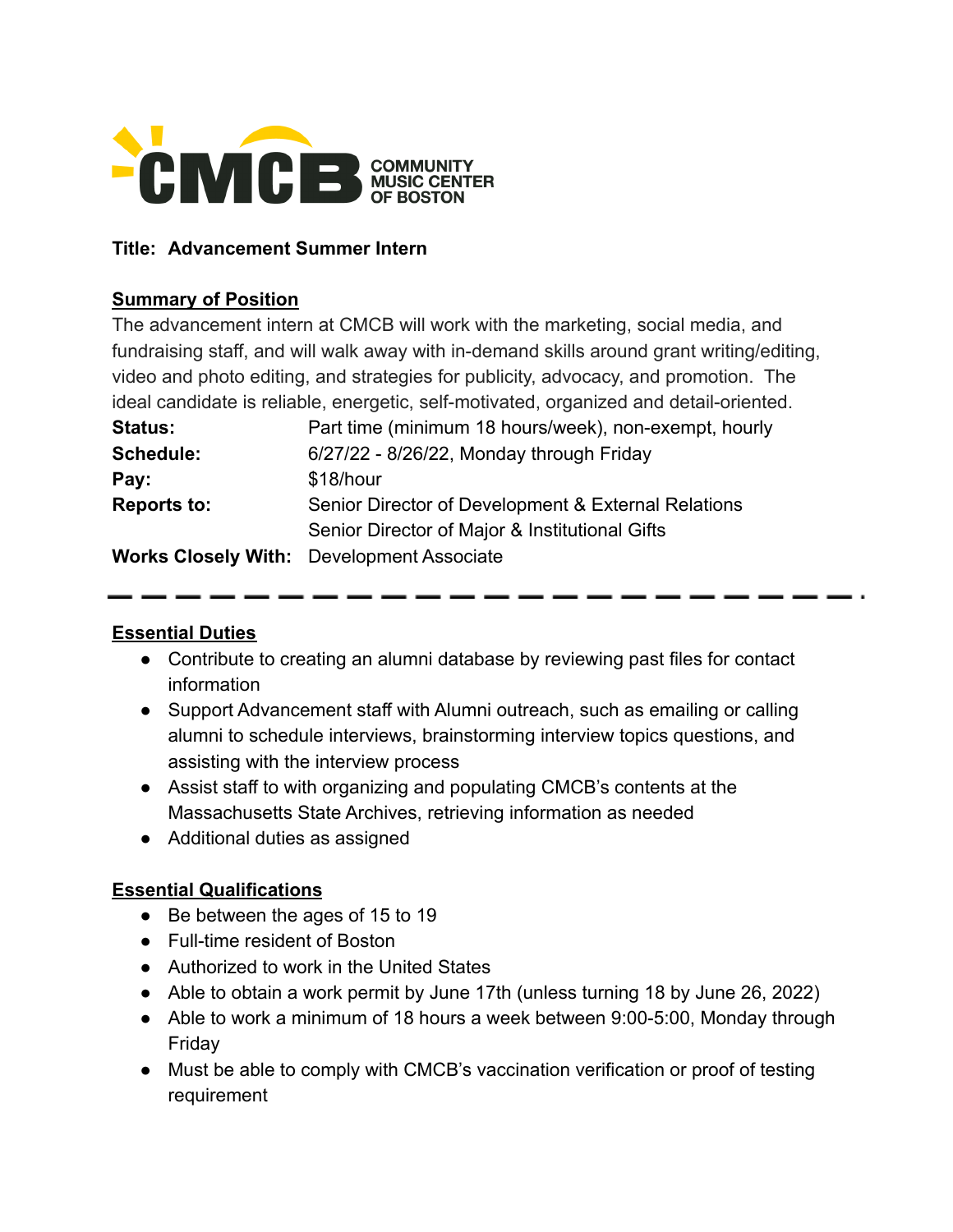- Able to travel to and from CMCB (34 Warren Ave, 02116)
- Can work with people of diverse backgrounds
- Ability to communicate clearly and effectively
- Work well with others and independently
- Proficient problem-solving and organization skills
- General aptitude for technology and email

## **Preferred Qualifications**

- Prior experience with Microsoft Office (Word, Excel, PowerPoint) and Google Suite
- Prior administrative experience is not required but a plus

# **Physical Demands**

The employee may occasionally lift or move boxes up to 10 pounds.

## **Application Instructions**

Please send the following by email to [jobs@cmcb.org](mailto:jobs@cmcb.org). Address your materials to Zachary Sheets, Senior Director of Major & Institutional Giving:

- A statement of interest explaining why you want to work at CMCB
- A current resume
- One personal reference

**Applications will be reviewed beginning April 13th as they are received.** *Please, no phone calls or walk-ins.*